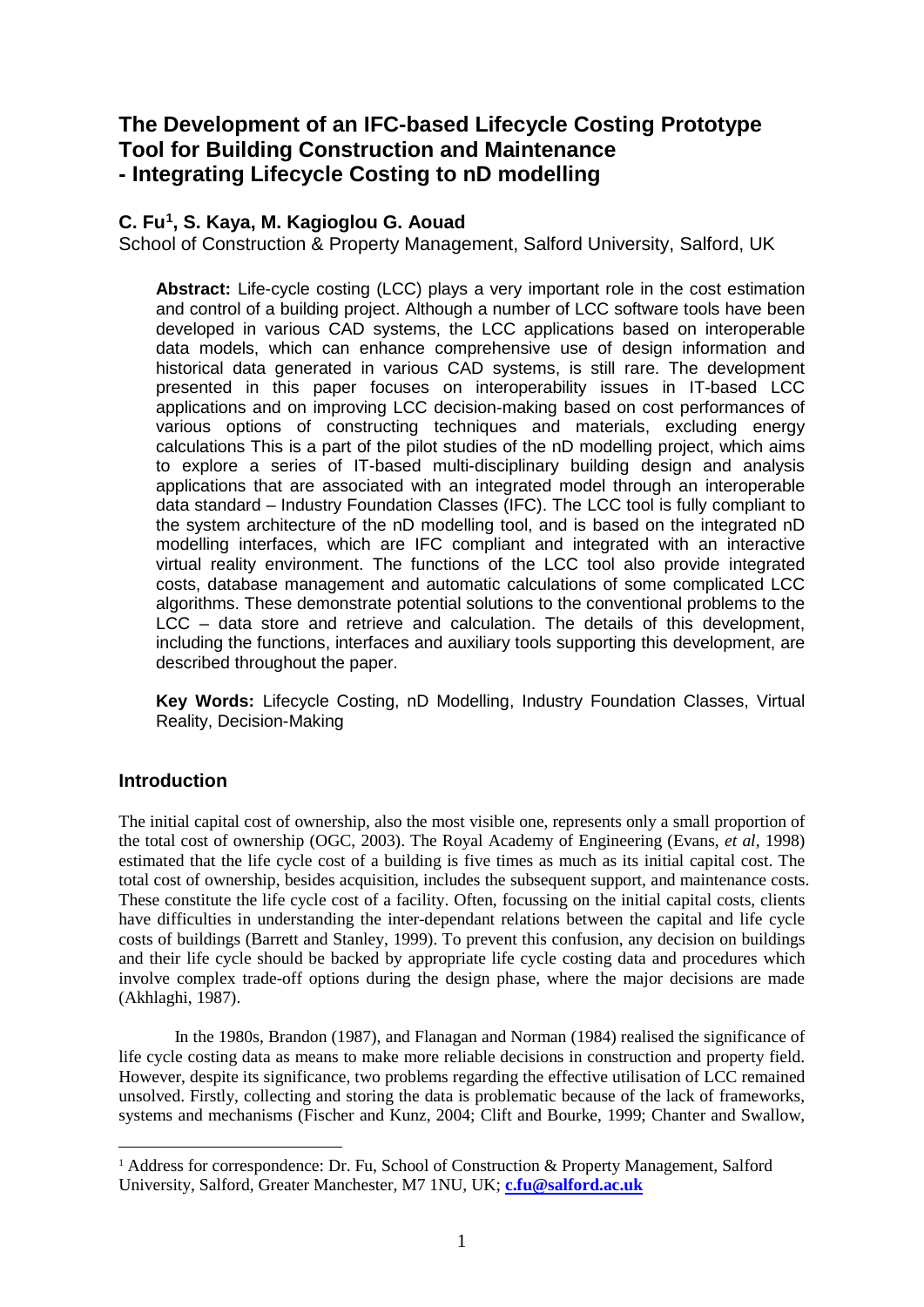1996; Flanagan and Norman, 1984). The required data for LCC flows into the process from all parties in the construction supply chain, including material and maintenance suppliers, architects, and surveyors (Robinson, 1996). The transported data is not always compatible across all parties, in which case each party needs to translate the data into their recognisable format. Authors (Faraj et al., 2000; Kartam, 1994) underlie the importance of integrated construction applications that could improve the relationships between the different parties involved in construction.

Secondly, LCC becomes an exhaustive process when practiced manually. It could concern thousands of building elements and a number of construction-type options and maintenance activities (Robinson, 1996; Bakis, *et al*, 2003) for each building component at detailed design stages. In addition, during the life-cycle cost analysis, a simple change in the building material and its specification might take long hours of re-calculations. It is therefore difficult for users to manipulate the large design and LCC information. For instance, complex interrelations between different types of costs and components might make it difficult to select the best possible option, as improvements in one area might have negative effects in others. The selection of the best option might be further complicated by the fact that other factors besides life cycle costs, such as aesthetics and ease of use, might also be deemed important (Bakis, *et al.* 2003).

This paper addresses these two problems by developing an LCC tool based on the application of Industry Foundation Classes (IFC) as an interoperable building information model. This LCC tool is developed as part of the British Engineering and Physical Sciences Research Council (EPSRC) funded research project called: *From 3D to nD Modelling* in the University of Salford's School of Construction and Property Management. The project aims to implement building information modelling (BIM) methods and technologies to assess entire building designs on multiple and integrated aspects of construction throughout the whole building project lifecycle with respect to time, cost, accessibility, sustainability, maintainability, acoustics, crime and thermal requirements. It is demonstrated in this paper that an IFC-compliant LCC tool can support users to make decisions by carrying out nD-driven evaluations of different construction types for each building component, and monitor the total life cycle costs, in the aspects mentioned above, of a building project in respect to the design information.

# **From 3D to nD Modelling**

In recent years, the term of 'nD modelling' is becoming an escalating idiom associated with IT applications in building design. This concept is derived from increased interest and research in building information integration and interoperability, and follows the expansion of 3D CAD modelling with various attributes in an attempt to improve the efficiency and effectiveness of design and construction processes (Lee et al, 2003).

CAD systems have been used in building design in the last two decades. The drawing files produced in the earlier CAD software packages were simply made up of basic geometric elements like points, lines and polygons in 2D spaces. There was no automatic function that could generate elevations and sections from plans. Any changes in these CAD systems had to be made manually at least three times in the corresponding plan, elevation and section. The recent CAD systems based on the Building Information Model (BIM) can enable users to directly deal with building components in 3D environments, such as walls, doors and windows, beams, columns, slabs and roofs. BIM is an integrated information model that is consisted of both attributes of building elements and relationships between these components. These latest intelligent BIM-based CAD systems not only generate elevations and sections according to plans automatically, but also correspond any changes in plans, elevations and sections automatically. For instance, if any windows or doors are moved or changed on plans, the new locations and dimensions of these windows or doors will be automatically reflected on elevations and sections.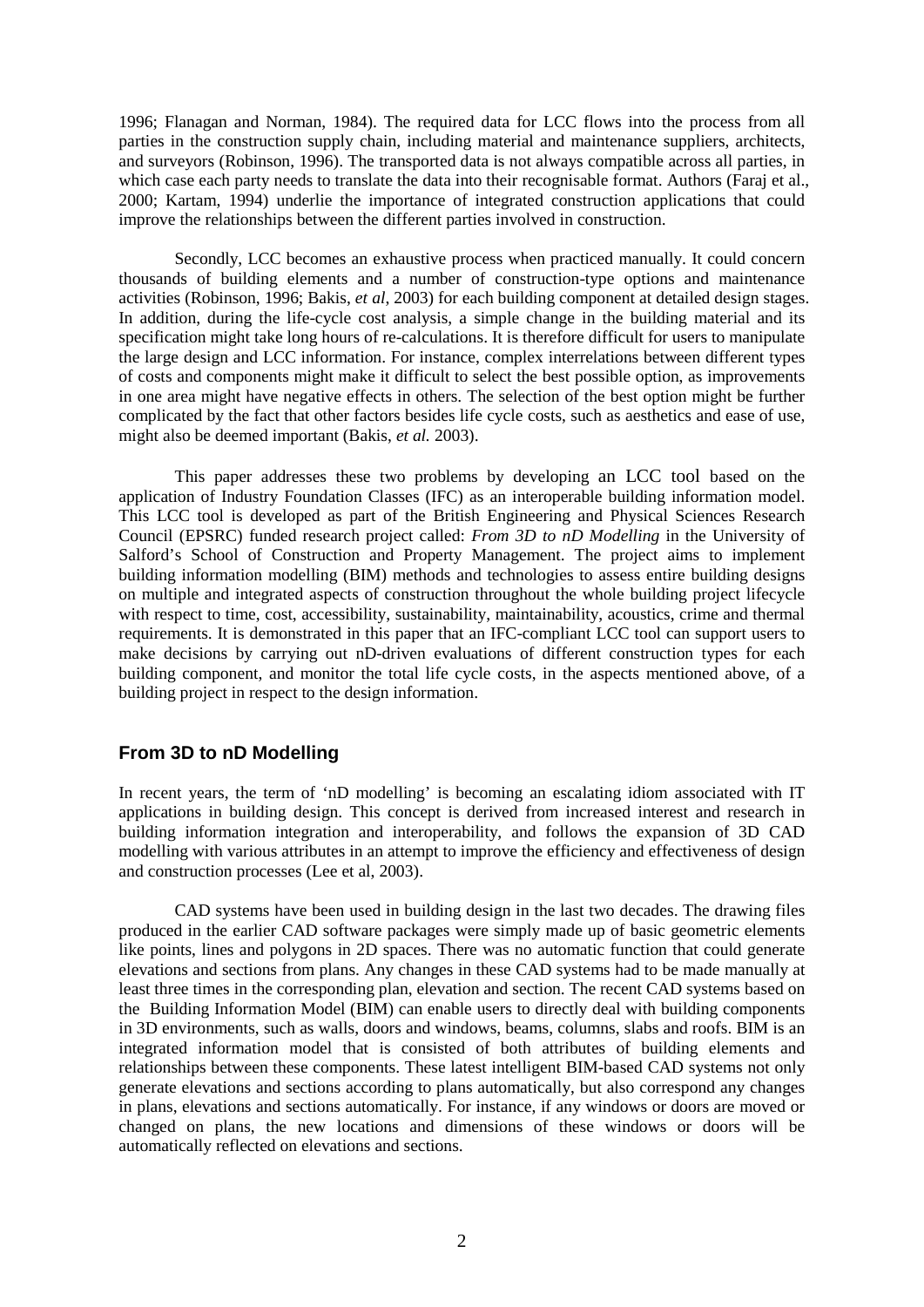The term '3D model', in these intelligent CAD systems, not only refers to 3D geometric information of building elements, but also colour, texture and material of building objects. Research and application of 3D modelling in the last few years has shown the extreme dynamism of demonstrating the alternatives for building design. The researchers in Stanford (Liston and Fischer, 1998; Koo and Fischer, 2000) have gone one step further and introduced 4D Modelling, a combined intelligent 3D virtual reality (VR) model with construction activities integrated to display the progress of construction works over time. It has been proved to be able to improve communications in the construction process and reduce the duration and cost of a building project, whilst providing a solution to link design and construction scheduling information. In comparison with static 3D models, 4D models can also be seen as a kind of dynamic 3D models.

Based on BIM-based 3D CAD systems, the use and usability of 4D Modelling was extended to decision making in construction projects. Using a single project database Tanyer and Aouad (2004) demonstrated the opportunities of utilising 4D modelling in creating 'what if' scenarios for project participants. GalliCon (Aouad, *et al,* 2001a ) and OSCON (Open System for Construction) (Aouad, *et, al*, 1997) were used for developing the automatic construction costing and scheduling based on design outcome in BIM-based 3D CAD systems. This has led to the conceptualisation of expanding the theory and application of BIM-based 3D CAD systems and 4D applications to include broader aspects of built environment design and construction.

nD Modelling aims to integrate additional design and construction aspects with BIM-based 3D models and 4D applications to enhance a comprehensive "what-if" analysis throughout the lifecycle of a building project. It aimed to develop an IT infrastructure, methodologies and technologies that will facilitate the integration of time, cost, buildability, accessibility, sustainability, maintainability, acoustics, lighting and thermal requirements (University of Salford, 2004). In this respect an nD model is also an extension of the building information model, which incorporates multi-aspects of design information required at each stage of the lifecycle of a building facility. Based on a unified 3D building information models, nD Modelling targets on exploring the possibility and potential of establishing an integrated information repository and an integrated mechanism to carry out the multi-criteria (multi-dimensions) checking for building design through an interoperable data standard. This helps to improve the decision-making process and building performance by enabling true 'what-if' analysis to be performed to demonstrate the real cost in terms of the variables of design issues (Lee et al, 2003).

A key issue of nD modelling is the establishment of an integrated information repository that contains overall information of building design, construction and management, including all attributes of each building component and relationships between these components. Essential to this is the adoption of a standard building information model specification to store and exchange design information.

Today, there are several types of building information modelling specifications broadly adopted in research and development of the AEC industry– STEP (the **St**andard for the **E**xchange of **P**roduct Model Data), IFC (Industry Foundation Classes) and CIS (CIM Integration Standard). STEP is an International Organization for Standard (ISO) standard (ISO 10303). It is a set of specifications represented in EXPRESS language, which enables users to model information of various industries, including automotive industry, aerospace industry, construction industry, and so on. These specifications can be used to describe integrated information of a product including geometry, topology, tolerances, relationships, attributes, assemblies, configuration and more of a product's whole lifecycle [\(http://cic.vtt.fi/links/step.html\)](http://cic.vtt.fi/links/step.html). CIS is an industrial standard to facilitate integration of working through the sharing and management of information within and between companies involved in the planning, design, analysis and construction of steel framed buildings and similar structures. The standards may be implemented in various degrees of complexity, from basic file exchange through to advanced implementation in a Database Management System (DBMS) [\(http://www.cis2.org](http://www.cis2.org/) ).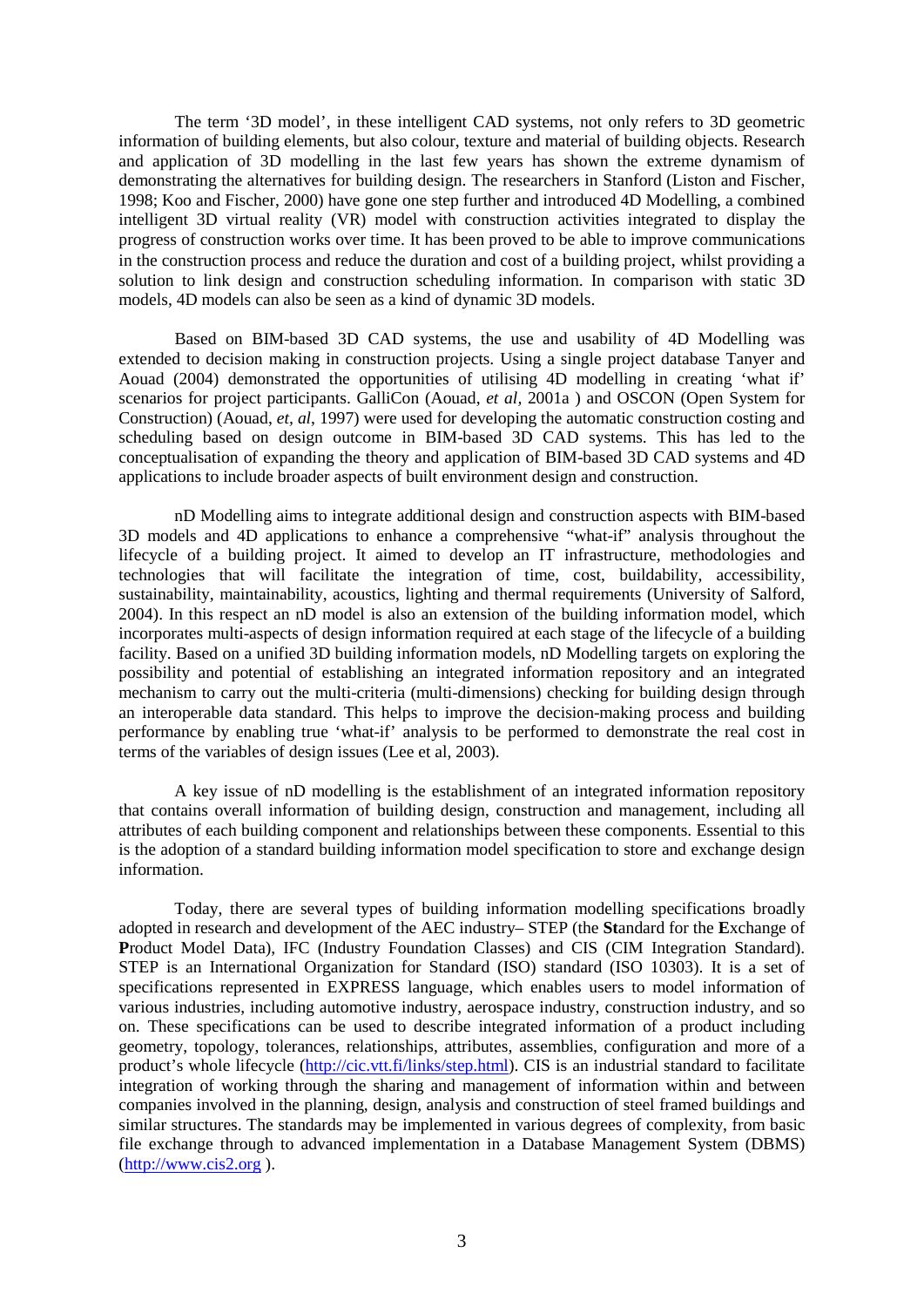IFC is developed by the International Alliance for Interoperability (IAI). Although it is also represented in the EXPRESS language, IFC is a kind of modelling specification that particularly focuses on the product and process modelling in the AEC (Architecture/Engineering/ Construction)/FM (Facility Management) industry. The IFC model defines an integrated schema to depict the main physical and logical building objects, their characteristics and their interrelationship in the form of a class hierarchy of AEC objects. Also, the IFC hierarchy covers the core project information such as building components, the geometric and material properties of building product, project costs, schedules, and organizations. Moreover, IFCs enable interoperability among AEC/FM software applications and this means the end users in this area can share data through IFC files. Today, most of the major CAD systems of architecture design can support the export of drawings into IFC model files. So far, IAI has made public several versions of IFC files including version 1.5.1, 2.0, 2.X, and it is continually updating IFC to include more and more building design and construction and facility management information (IAI, 2004).

In the nD Modelling project, the IFC's have been adopted as the specification of its data models. The flow chart in Fig. 1 shows integrated system architecture of the nD modelling tool. The nD modelling tool is designed to enable users to conduct multi-criteria evaluation, analysis and decision support.



Fig. 1 The architecture of nD Modelling Tool

Following the logic of Figure 1, the scenario of the nD modelling system can be portrayed as follows:

- Starting from the top of the diagram, multidisciplinary design information is generated by the various design teams using different BIM-based CAD systems. Thus, the CAD drawings should consist of building-component-oriented objects associated with 3D geometric information and relationships between these objects. As described earlier, these are the basic constituents of a BIM. An IFC model as a standard BIM actually inherits these types of information from the BIM-based CAD drawings. Therefore, in order to obtain proper IFC model files, CAD design drawings have to be produced in a BIM-based CAD.
- The next step is to convert the CAD drawings into IFC model files. Today, the major BIMbased architecture design CAD systems, such as Architecture Desktop produced by AutoDesk, Microstation produced by Bentley and ArchiCAD developed by Graphisoft, can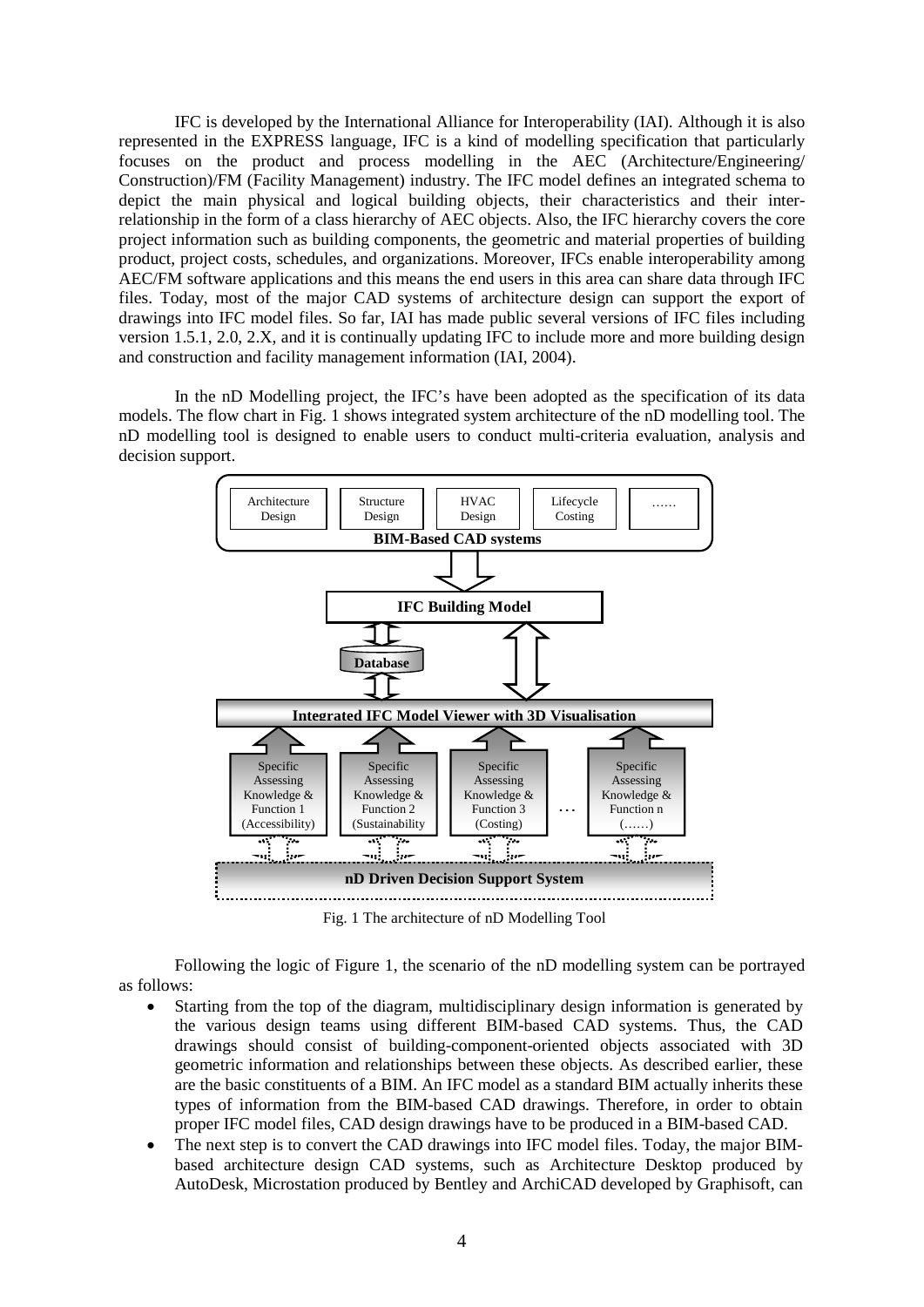support the export of multiple versions of IFC files, especially the IFC 2.X version. Some CAD systems can even allow users to select different levels of detailed design information in CAD drawings to be exported to IFC files, such as the detail of doors and windows. Different levels of the detailed information will affect the file-sizes of IFC models.

- An IFC model viewer was developed as an integrated interface for the nD modelling tool to provide users with an interactive environment to browse an IFC model file and conduct nD assessment on an IFC model. Some of the processes or results of nD driven assessments can be visualised and simulated on this interface. The IFC viewer plays an important interface for users in relation to the information in an IFC model. It can enable users to easily retrieve information from an IFC file, and also visually reveal the information as 3D models, which can be easily understood by all parties involved in a project. This viewer consists of three major functions. Firstly it allows users to view all of the building components of an IFC file and some simplified and inherited links between these components. 'Tree-view' is the best form to present these components in an inherited structure. Secondly it visually reveal an IFC model. Virtual Reality Modelling Language (VRML) is used to represent an IFC model in 3D virtual reality world. The advantages of the VRML technique is that it allows users to interactively navigate a 3D model and conduct some interactive actions on any objects of a 3D VRML model. Finally it lists out all the attributes of a building component selected from either the tree-view or the 3D VRML window. In addition, the nD model tool may also use relational databases to permanently or temporally store a part of an IFC model or other additional information beyond an IFC model file, such as design criteria and relevant constraints.
- Based on the IFC compliant viewer, a limited number of assessing functions (sub-tools), which focus on various aspects and phases of building design, construction and facility management, were developed separately. Each sub-tool can only concentrate on assessment and analysis in one aspect of building design. The LCC tool developed here is a typical sub-tool of the nD modelling tool.
- The decision support system is a high-level intelligent, knowledge-based system, is proposed as an additional development of the nD modelling prototype. This should be able to synthesise the outcomes from the multi-aspects assessments, identify and structure the problems and conflicts among the assessed results, and finally produce a range of suggestions and options of the solutions to the decision-makers.

# **The Development of The Lifecycle Costing (LCC) Tool**

This IFC-compliant LCC tool was an extension of previous research in LCC which was based on the platform of Architecture Desktop (ADT) version 2.0 and undertaken by the joint collaboration between the Robert Gordon University and the University of Salford (Aouad, *et. al*. 2001b). Key principles, algorithms and part of the data in the database of LLC used in this development are adopted from the previous research. These include a special database - Resource Database, which stores performance and cost data of difference types of building components. The calculating methods and algorithms of LCC are based on the principle of Building Cost Information System, (BCIS) (Bakis, *et al.* 2003). In the Resource database, each type of building component is linked to a number of cost options, which consist of the costs of material components, relevant constructing and maintaining activities and frequency of replacement. Besides the Resource Database, another Microsoft Access© database called "Project Database" was also used to store the information of each individual building project. The "Project Database" contains the building project information, building elements information and relevant constructing options, which are specified in the LCC tool.

This tool was developed mainly with Microsoft Visual Basic 6.0 associated with IFCsvr 2.0, which is an ActiveX component for handling IFC model data and developed by the VTT in Finland. It provides IFC model data input/output functions following a hierarchy structure of the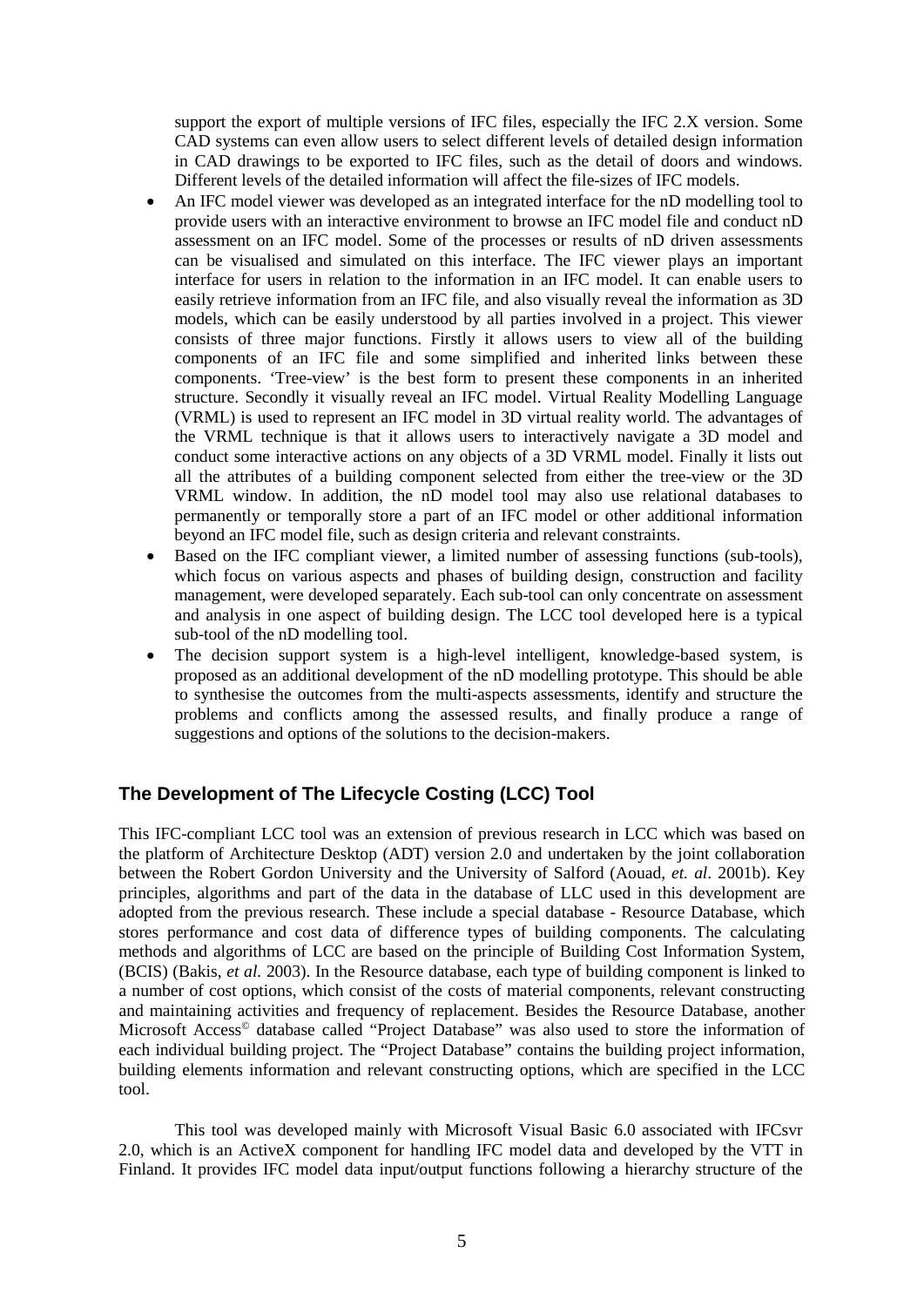IFC specification, and additional operations, such as IFC object searching, changing, and creating (Adachi, 2002). Another auxiliary tool used in this development is the IFC-VRML converter developed by KLine Systems in Japan, which can convert an IFC file (.ifc) into a 3D VRML file (.wrl). Due to only the executive file provided, rather than API (Application Programming Interface) or SDK (Software Development Kit), this tool has to be run separately in the IFC viewer to generate a VRML file with a same file name. By using this tool, users can set some visual attributes to each type of physical building element, such as the level of the geometric detail, colours, transparent and lighting attributes. In addition, users can also select certain types of building components to be converted into a VRML file. Every object in the VRML file converted by this tool contains an IFC Global ID, which ensure the same identity of an object in both an IFC model file and its converted VRML model.

As described earlier, the nD Modelling prototype tool was designed to have an integrated IFC viewer, which can enable users to visually browse the building components and their attributes of an IFC model file. The multi-dimensions (aspects) assessment functions, of course including LCC, retrieve and reveal IFC data through this IFC viewer. This viewer as shown in Fig. 2 consists of three main parts – tree-view of building elements; the 3D VRML models, which provides the users an interactively visual environment to walk or fly through a building; the attribute list of a selected element from tree-view or VRML model. In addition, there is a table on the bottom-right of the window, which displays the results of nD evaluations. If one building component is selected in the tree-view window or the VRML window, it will be reflected (highlighted) in the other windows. For instance, once a door is selected in the VRML window, the door element will automatically be found and highlighted in the tree-view; and its attributes will be listed in the attribute table as well. This inter-connected function can help users to easily retrieve and understand the information in an IFC model.



Fig. 2 Integrated IFC Viewer

Fig. 3 shows the information flows of the LCC tool, which is consistent to the nD system architecture (Fig. 1). It illustrates the main function modules of the LCC tool and the information flows among these modules and the relevant databases.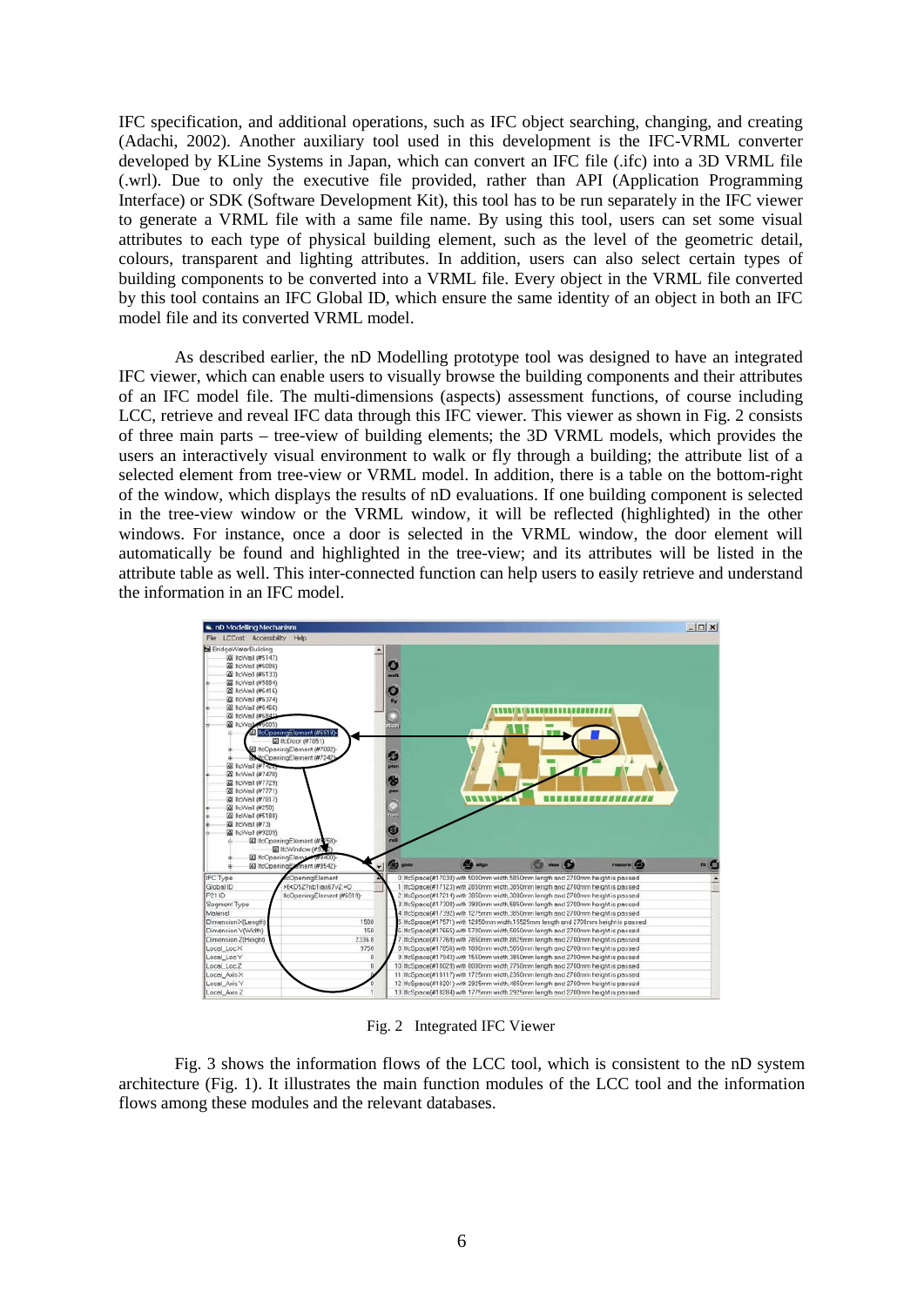

Fig. 3 The Function Modules and Information Flows of the LCC

The LCC tool based on the IFC viewer consists of three main LCC function modules. It starts from the "Project Setting" module, which will initially show the basic information of the building project inherited from CAD systems. These include Client Name, Building Name, Building Type and so on. Another important part in this module is that users have to specify the parameters of the "LCC Setting", namely Distribute Code, Life Expectancy, Discount Rate. The second module is "Design Tool", which provides users with an interactive environment to compare and assign different constructing options to each building component based on their cost performances. These options include a number of material components, relevant constructing or maintaining activities and the costs of these materials and activities, which are stored in the Resource Database. The third module is "LCC Calculation", which can summarize the final costs and provides breakdown details of the costs of a building project throughout each year of the whole life expectancy defined by users in the "Project Setting". After the "Project Setting", users need to pick up a building component from the tree-view or the VRML model in the IFC viewer, and then activate the Design Tool in the LCC column in the menu. Then the "Design Tool" of the LCC tool lists out all the constructing options for the type of the selected building component from the Resource Database. Users can use the functions of the Design Tool to compare the different constructing options and make their final decision based on their lifecycle cost performances. The information of the settings and the final option of the constructing type selected for each building element are saved in the Project Database. After all of the components of a building are assigned with the better-chosen constructing types and materials, the LCC Calculation module can then work out the overall construction and maintenance costs of the building. In addition, the breakdown costs of each year throughout the life expectancy of the building can also be calculated and revealed in tables and cash-flow charts. The following sections illustrate and provide more details of the main interfaces of these modules.

The initial inputs of Project Setting include (Fig. 4):

- The basic information about a building project such as Building Name, Building Type, Geographical Location, Specification Level, which should inherited from the initial design information, and can also be amend at here as well;
- Distribution Codes;
- Life Expectancy, which specify the duration of a building;
- Discount Rate, which is a crucial factor to the LCC calculation based on BCIS.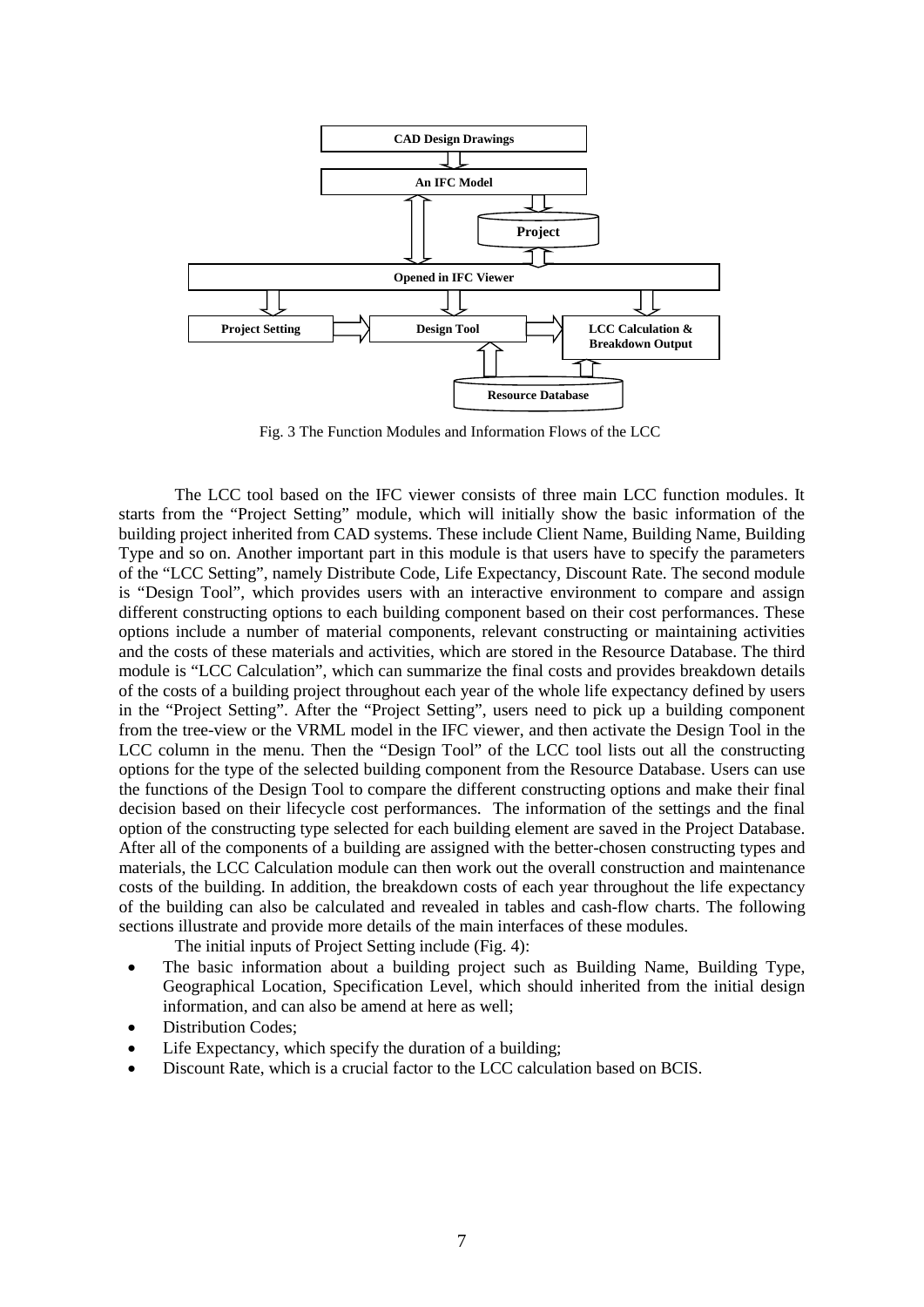| Angela Lee<br>Client Name: |                                        |                          | Element                                      | Status                                               |
|----------------------------|----------------------------------------|--------------------------|----------------------------------------------|------------------------------------------------------|
|                            |                                        |                          | External Wall Element<br>Wall Finish Element | specified<br>$\overline{\phantom{a}}$<br>Unspecified |
| Building Information       |                                        |                          |                                              |                                                      |
| <b>Building Name:</b>      | BridgeWaterBuilding<br>Elements Detail |                          | Ξ                                            |                                                      |
| <b>Building Type:</b>      | Office                                 | $\overline{ }$           | <b>F</b> Set Automatically                   | Specification Level: Low<br>$\overline{\phantom{a}}$ |
| Geographical Location:     | North West                             | $\overline{z}$           | Type:                                        | 4" Brick with 8" Concrete Masonary Wall              |
| Topological Location.      |                                        | $\overline{\phantom{a}}$ |                                              | Select Type                                          |
| Specification Level:       | Medium                                 | $\overline{z}$           | Description:                                 |                                                      |
| <b>LCC Setting</b>         |                                        |                          | Manufacturer                                 |                                                      |
| Distribution Code:         | Normal PDF                             | $\overline{\phantom{a}}$ | Notes:                                       |                                                      |
| Life Expectancy            | 70<br>years                            |                          |                                              |                                                      |
| Discount Rate:             | 2.5<br>$\%$                            |                          |                                              |                                                      |

Fig. 4 LCC-Project Setting

The Design Tool is a central part of the LCC tool. It provide users with a number of options of materials and constructing techniques of each type of building components, and their cost performance over the years of their lifecycle (Fig. 5, Fig. 6, Fig. 7). This enables users to compare different options based on their cost performances and achieve the better decisions in term of lifecycle costs. Fig. 5 is the first interface of the "Design Tool" module. Once a building component is picked up from the IFC viewer, users have to choose a certain element of this building component. For instance, as shown in the element table in Fig. 5, there are two elements for an external wall – External Wall Element and Wall Finish Element. The "Statue" in the element table indicates whether the detailed information related this element has been specified in the Resource Database. After an element of a building component being selected, users have to go to the Select Type, which will give users a number of difference options of the constructing type.



Fig. 6 LCC-choosing a construction type for a selected object

Fig. 6 shows the options of various constructing types and the linear chart of their costing performances. In the dialogue of this window, users can change some variables, such as discount rate, and analysis period. Once a variable changed, the cost performance linear chart changes instantly so that users can compare the cost performances of these constructing types under the difference circumstances. Moreover, users can also select one of these constructing types and click "View Detail" to see the breakdown details of the costs in each year (Fig. 7) and components of the costs. All these functions aim to provide users with more detailed information of the different

Fig. 5 LCC-Setting Objects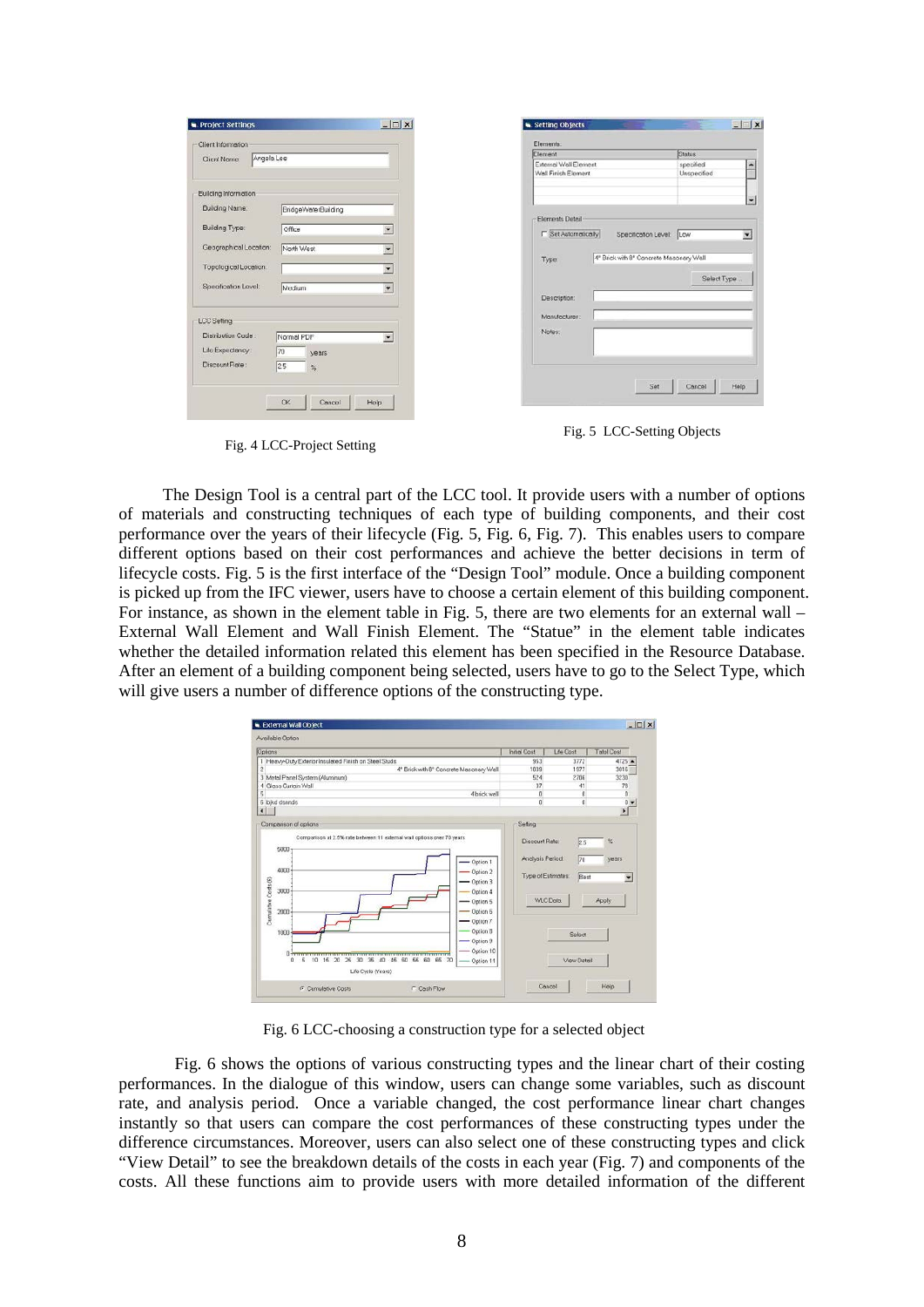constructing types, and enable users finally make the better decision on the constructing type for each building element.



Fig. 8 The cash flow chart of the LCC tool

Once all of the elements of a building have been assigned with the proper constructing types in the way described above, the overall costs of a building project throughout the whole lifecycle can then be worked out by this tool automatically and displayed in the breakdown table or the chart of cash flows (see Fig. 8) by simply selecting the LCC Calculation in the LCC menu. The relevant maintenance activities, which will be conducted in each year through the building lifecycle, are also be retrieved from this tool.

As a pilot study of the nD modelling research project, this prototype was demonstrated to a wide variety of stakeholders and experts in a number of national and international workshops to collate comments and assess the validity and usability of the tool. The advantages identified are as follows: Firstly, this IFC-based LCC tool demonstrates the interoperable delivery of building design information across different CAD systems. The tests proved that this LCC tool can take the IFC model files generated in different CAD systems, such as Autodesk Architecture Desktop, ArchiCAD and so on. And secondly, in comparison to other IFC-based developments, which rely on expensive commercial tools, such as IFC viewers and EDM (Express Data Manager) database, the development techniques adopted in this case are more practical and cost effective due to the easily accessible auxiliary tools, such as IFC ActiveX Component, and IFC-VRML converter and so on. This can not only reduce the cost of the IFC –based developments, but also promote the flexibility of the IFC-based development. Moreover, the feedback also addresses that the lack of real historical data of LCC collected from previous projects is still a major barrier to apply this tool in practice. It is also suggested that the selection of construction materials and techniques is not only determined by their costs, rather it is mostly determined by architectural and structural requirements. Thus, this necessitates that users should either possess relevant knowledge of architecture and structure design, or consult with architects or structure engineers before they make any changes.

#### **Conclusions**

This paper firstly has reviewed the importance of interoperability in lifecycle costing and identified the problematic areas in the utilisation of LCC. The nD modelling notion and technology have also been introduced as the foundations supporting this development. The integrated architecture of the nD modelling prototype is designed with the capability of interoperability through the application of IFC models to effectively inherit design information from various incompliant CAD systems, and the functionality of comprehensive assessments on multiple aspects of building design. It also shows that the IFC viewer of nD modelling plays an integrated interface to provide user with an interactive environment to browser details of an IFC model.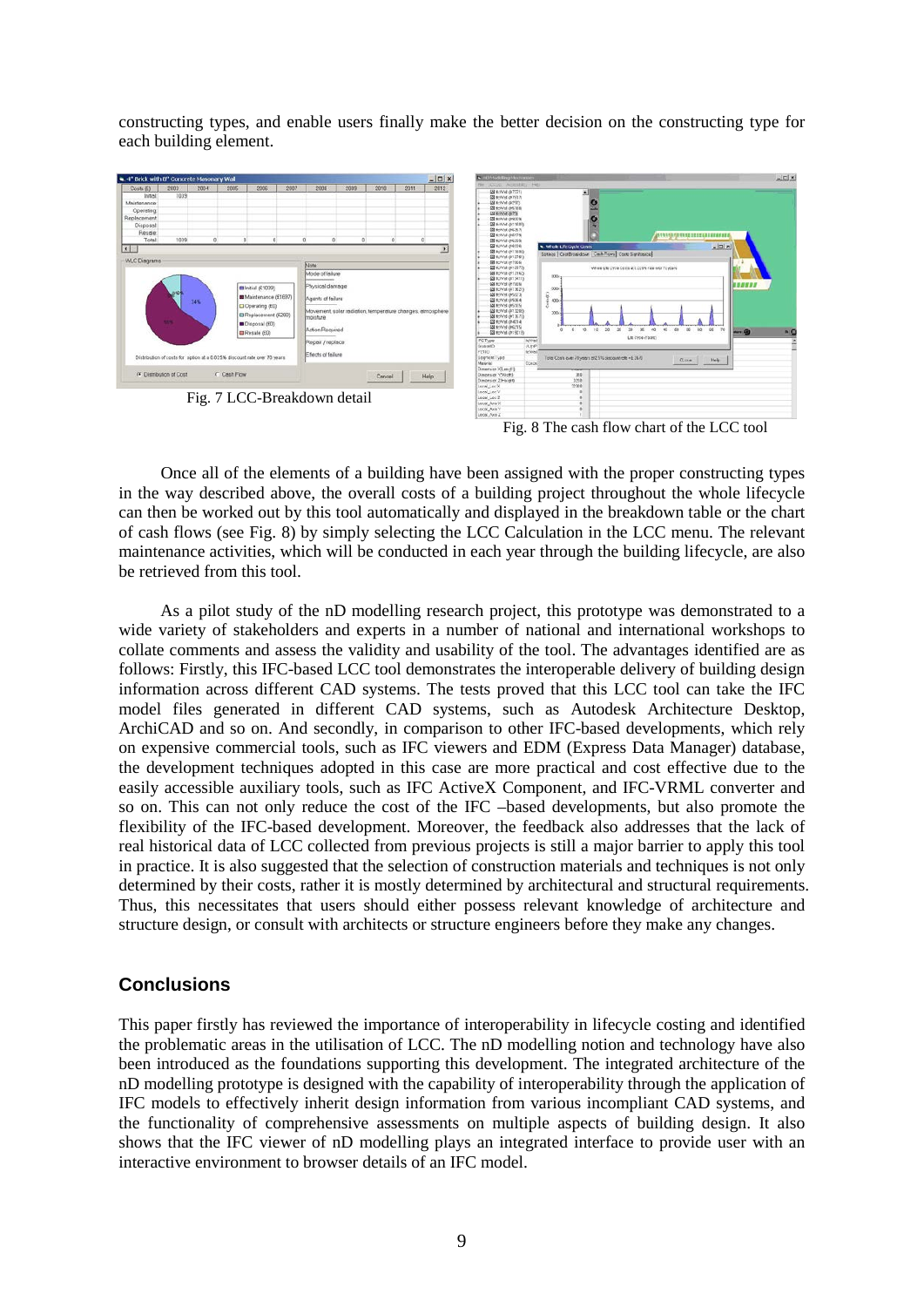The details of functions and interfaces of the LCC tool are introduced as a handy tool to enhance the LCC activities. It demonstrates the capability to handle the data collection and store of lifecycle costing, and the automatic calculation of lifecycle costs, which can also immediately react to any changes made by users. The applications of this tool will help to reduce exhausting manual works and improve the effective and efficiency of lifecycle costing. Moreover, the techniques and auxiliary tools, which are adopted in this development to deal with the IFC models, are presented as practical and more cost effective related to IFC-based developments. In conclusion, this paper suggests that the LCC tool can assist users to achieve better decisions of lifecycle costing based on a comprehensive comparison of all the possible options.

The future research and development of this LLC tool will look at the lifecycle costing of building service and energy consumption. This aims to provide a more comprehensive use in industrial applications. As such the energy consumption cost analysis will also be incorporated with the evaluation of energy efficiency in nD modelling prototype tool.

#### **References**

**Adachi, Y.** 2002: Overview of IFC Model Server Framework, The international conference of ECPPM 2002 – eWork and eBusiness in Architecture, Engineering and Construction, Sept. 9-11, Portoroz, Slovenia.

**Akhlaghi, F.** 1987: Life cycle costing  $-A$  tool for decision making, Facilities (8) 6, pp 4-10.

**Aouad, G., Child, T., Marir, F., Brandon, P.** 1997: Open Systems for Construction (OSCON) Draft Industrial Report, [http://www.scpm.salford.ac.uk/siene/osconpdf.pdf,](http://www.scpm.salford.ac.uk/siene/osconpdf.pdf) reviewed in 2003.

**Aouad, G., Sun, M., Bakis, N., Swan, W.** 2001a: Supporting Partners: Final Report of GalliCon project, [http://www.scpm.salford.ac.uk/siene/gallicon.pdf,](http://www.scpm.salford.ac.uk/siene/gallicon.pdf) reviewed in 2003.

**Aouad, G., Bakis, N., Amaratunga, D., Osbaldiston, S., & Sun, M.** 2001b: An Integrated Life cycle Costing Database – A Conceptual Framework, the Proceedings of ARCON (Association of Construction Researchers Conference), School of Construction and Property Management, The University of Salford, UK. Pp. 421-432.

**Bakis, N., Kagioglou, M., Aouad, G., Amaratunga, D.** 2003: An Integrated Environment for Life Cycle Costing in Costruction, the 20th CIB W78 Conference on Information Technology in Construction, Auckland, New Zealand, 23-25 April 2003

**Barrett, P. and Stanley C.** 1999: Better Construction Briefing, UK: Blackwell Science.

**Brandon, p.** 1987: Life Cycle Appraisal – Further Considerations, in eds Alan Spedding, Building Maintenance and Management, London: E&FN Spon.

**Chanter, B and Swallow, P.** 1996: Building Maintenance Management, London: Blackwell Science.

**CIOB** 2002: Treasury Adjusts Discount Rate for Construction Costs and Benefits, <http://www.coibinternational.org/PAGES/Latestnews>

**Clift, M., and Bourke, K.** 1999: Study on whole life costing, BRE Report, CRC.

**Evans, R, Haryott, R, Haste, N and Jones, A** 1998: The Long Term Costs of Owning and Using Buildings*,* London: Royal Academy of Engineering.

**Faraj, I., Alshawi, M., Aouad, G., Child, T., Underwood, J.** 2000: An Industry Foundation Classes Web-based Collaborative Construction Environment: WISPER", Automation in Construction, Elsevier Science Publishers, vol 10, pp. 79–99.

**Fischer M. and Kunz, J.** 2004: The Scope and Role of Information Technology in Construction, CIFE, Stanford University.

**Flanagan, R & Norman, G.** 1984: Life Cycle Costing for Construction, London: Surveyors Publication.

**IAI** 2004: International Alliance for Interoperability Web Site, [http://www.iai-international.org/,](http://www.iai-international.org/) reviewed in 2004.

**Kartam, N.A.** 1994: ISICAD: Interactive system for integrating CAD and computer-based construction systems, In: Microcomputers in civil engineering*, Vol. 9,* pp. 41-51.